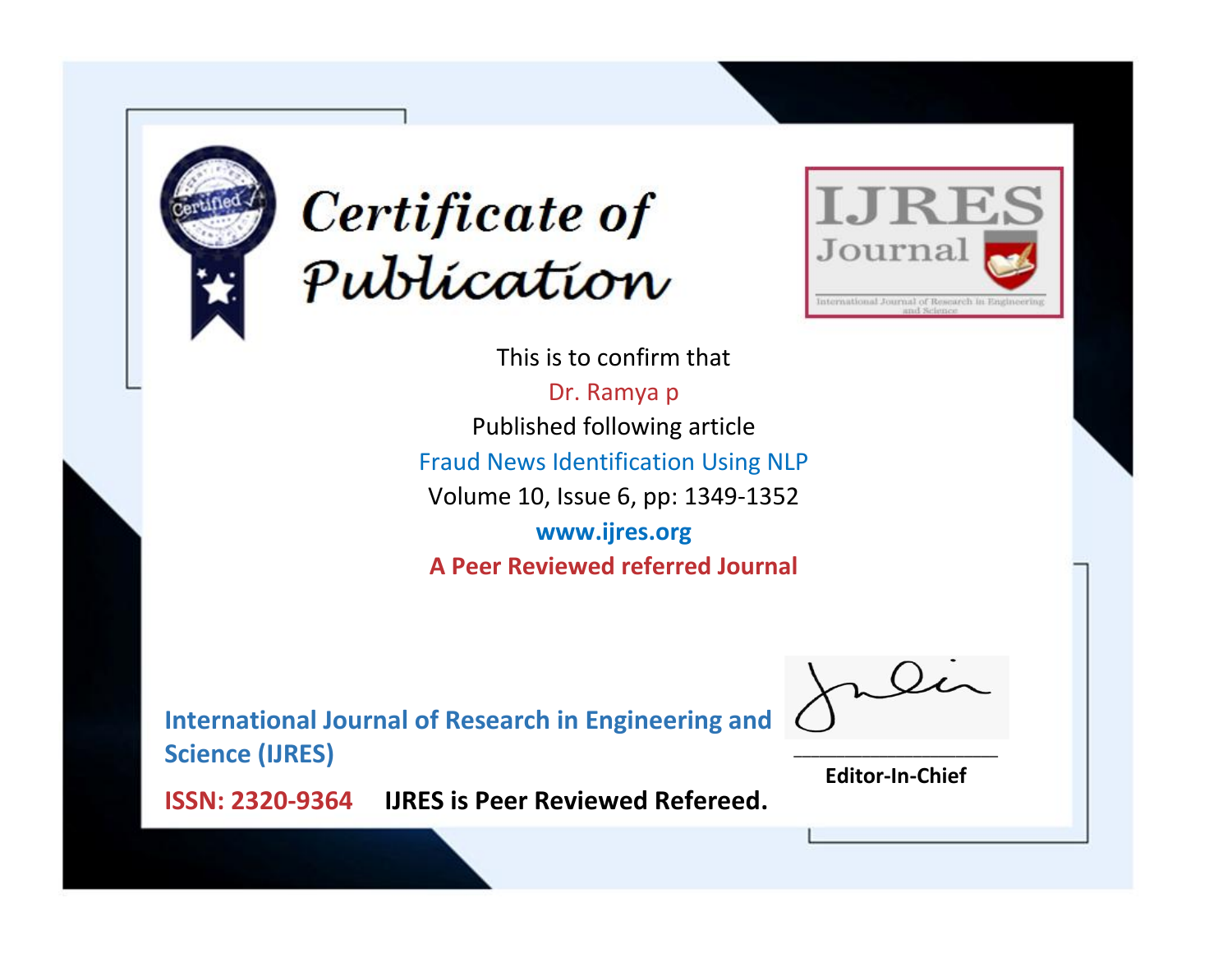



This is to confirm that Yeswanth Sai Bezawada Published following article Fraud News Identification Using NLP Volume 10, Issue 6, pp: 1349-1352 **www.ijres.org A Peer Reviewed referred Journal**

**International Journal of Research in Engineering and Science (IJRES)**

\_\_\_\_\_\_\_\_\_\_\_\_\_\_\_\_\_\_\_\_\_\_\_\_ **Editor-In-Chief**

**Journal.**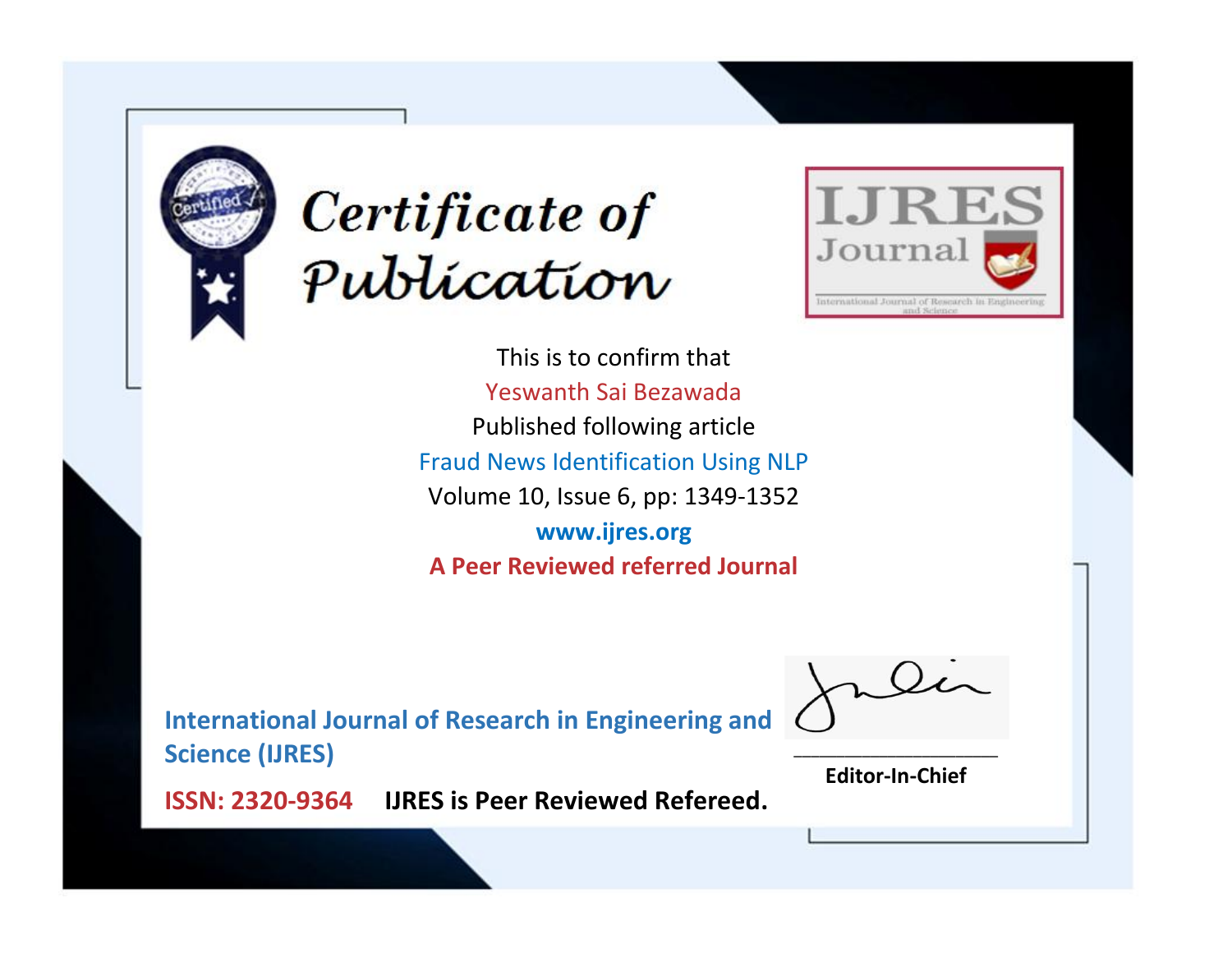



This is to confirm that Ashraf Akram N Published following article Fraud News Identification Using NLP Volume 10, Issue 6, pp: 1349-1352 **www.ijres.org A Peer Reviewed referred Journal**

**International Journal of Research in Engineering and Science (IJRES)**

\_\_\_\_\_\_\_\_\_\_\_\_\_\_\_\_\_\_\_\_\_\_\_\_ **Editor-In-Chief**

**Journal.**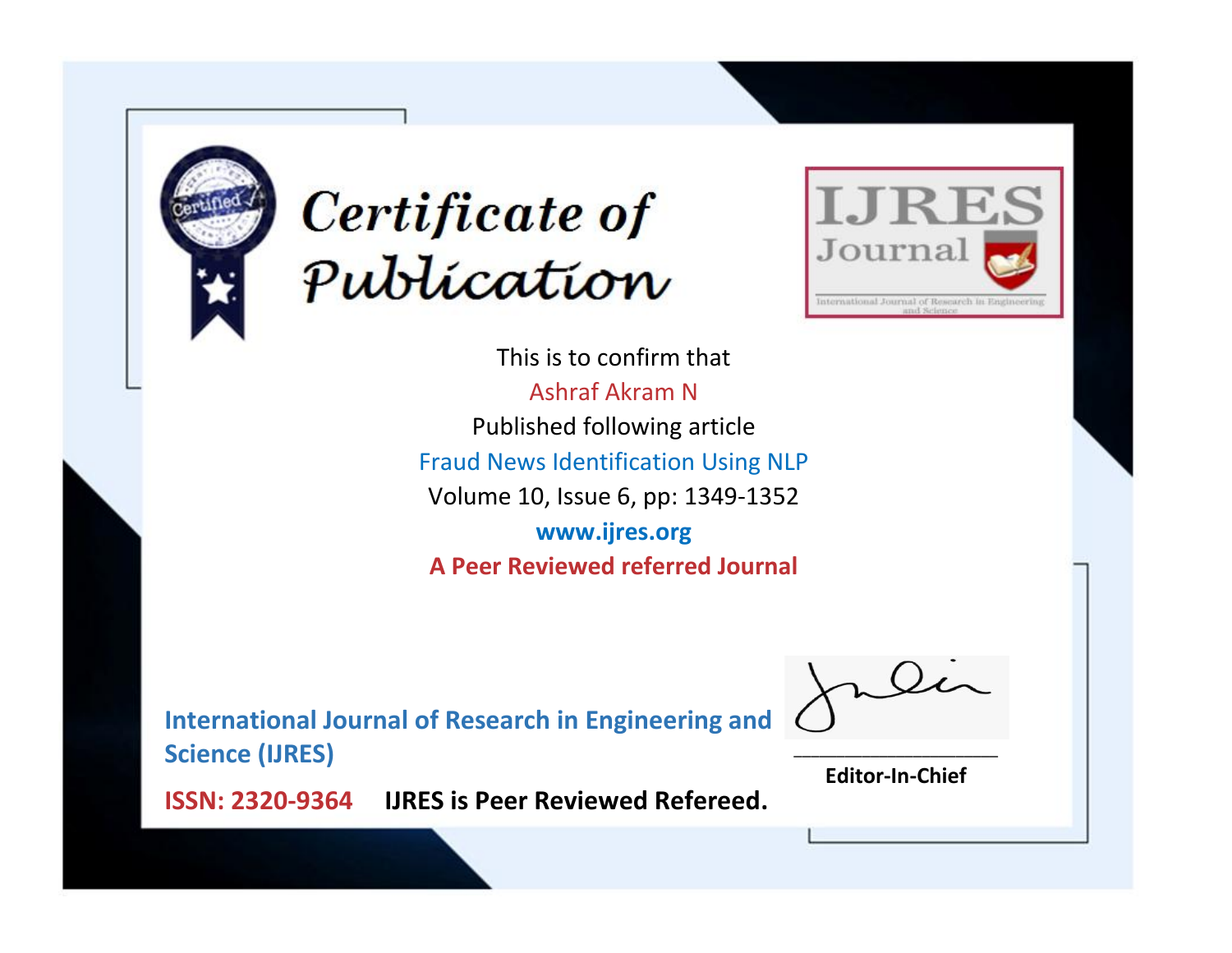



This is to confirm that Balaji D Published following article Fraud News Identification Using NLP Volume 10, Issue 6, pp: 1349-1352 **www.ijres.org A Peer Reviewed referred Journal**

**International Journal of Research in Engineering and Science (IJRES)**

\_\_\_\_\_\_\_\_\_\_\_\_\_\_\_\_\_\_\_\_\_\_\_\_ **Editor-In-Chief**

**Journal.**